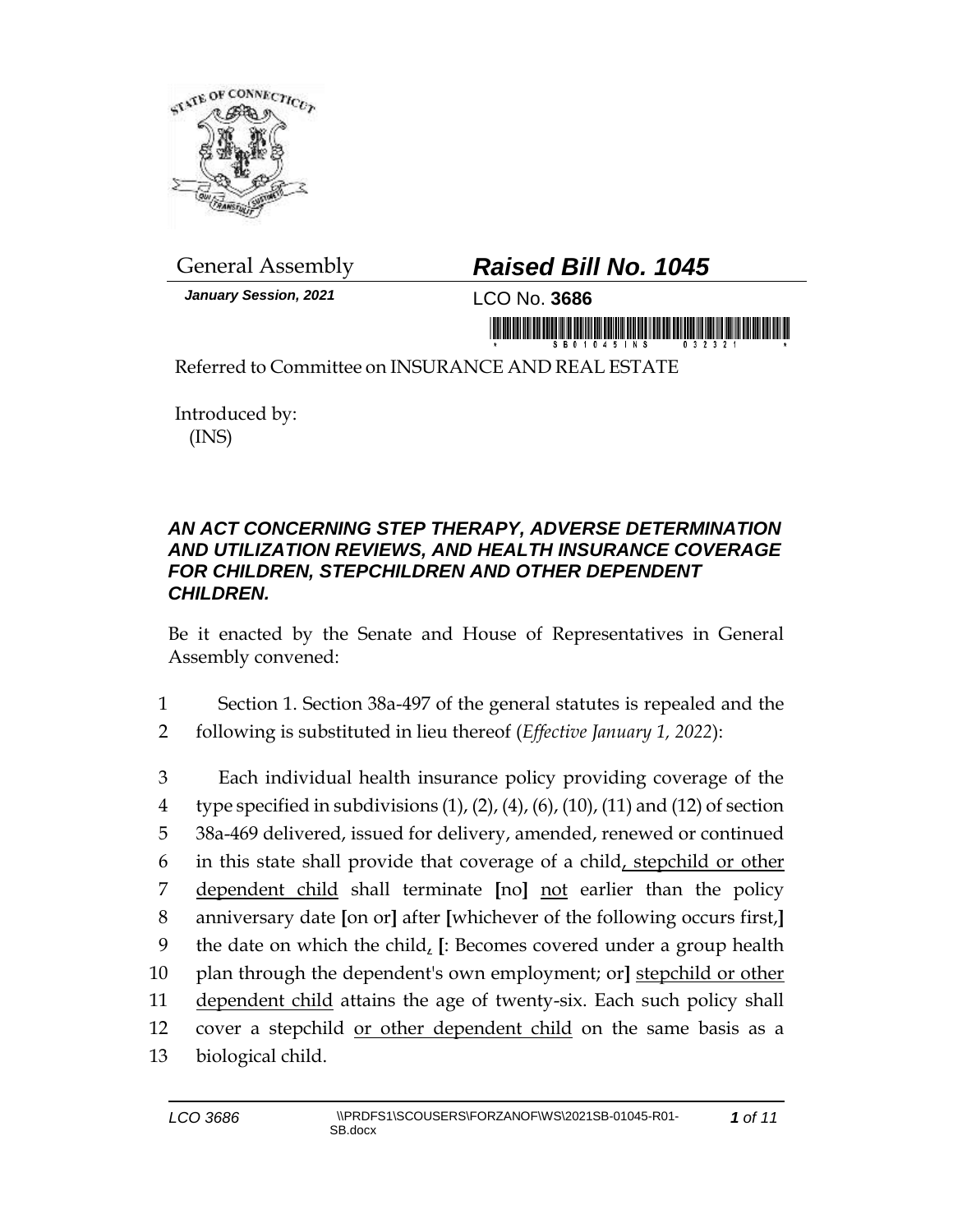Sec. 2. Section 38a-512b of the general statutes is repealed and the following is substituted in lieu thereof (*Effective January 1, 2022*):

 Each group health insurance policy providing coverage of the type specified in subdivisions (1), (2), (4), (6), (10), (11) and (12) of section 38a- 469 delivered, issued for delivery, amended, renewed or continued in 19 this state shall provide that coverage of a child, stepchild or other dependent child shall terminate **[**no**]** not earlier than the policy anniversary date **[**on or**]** after **[**whichever of the following occurs first,**]** the date on which the child, **[**: Becomes covered under a group health plan through the dependent's own employment; or**]** stepchild or other dependent child attains the age of twenty-six. Each such policy shall cover a stepchild or other dependent child on the same basis as a biological child.

 Sec. 3. Subsection (a) of section 38a-510 of the general statutes is repealed and the following is substituted in lieu thereof (*Effective January 1, 2022*):

 (a) No insurance company, hospital service corporation, medical service corporation, health care center or other entity delivering, issuing for delivery, renewing, amending or continuing an individual health insurance policy or contract that provides coverage for prescription drugs may:

 (1) Require any person covered under such policy or contract to obtain prescription drugs from a mail order pharmacy as a condition of obtaining benefits for such drugs; or

 (2) Require, if such insurance company, hospital service corporation, medical service corporation, health care center or other entity uses step 40 therapy for such drugs, the use of step therapy for:

(A) **[**any**]** Any prescribed drug for longer than sixty days; **[**,**]** or

 (B) **[**a**]** A prescribed drug for **[**cancer**]** treatment of a behavioral health condition or a chronic, disabling or life-threatening condition or disease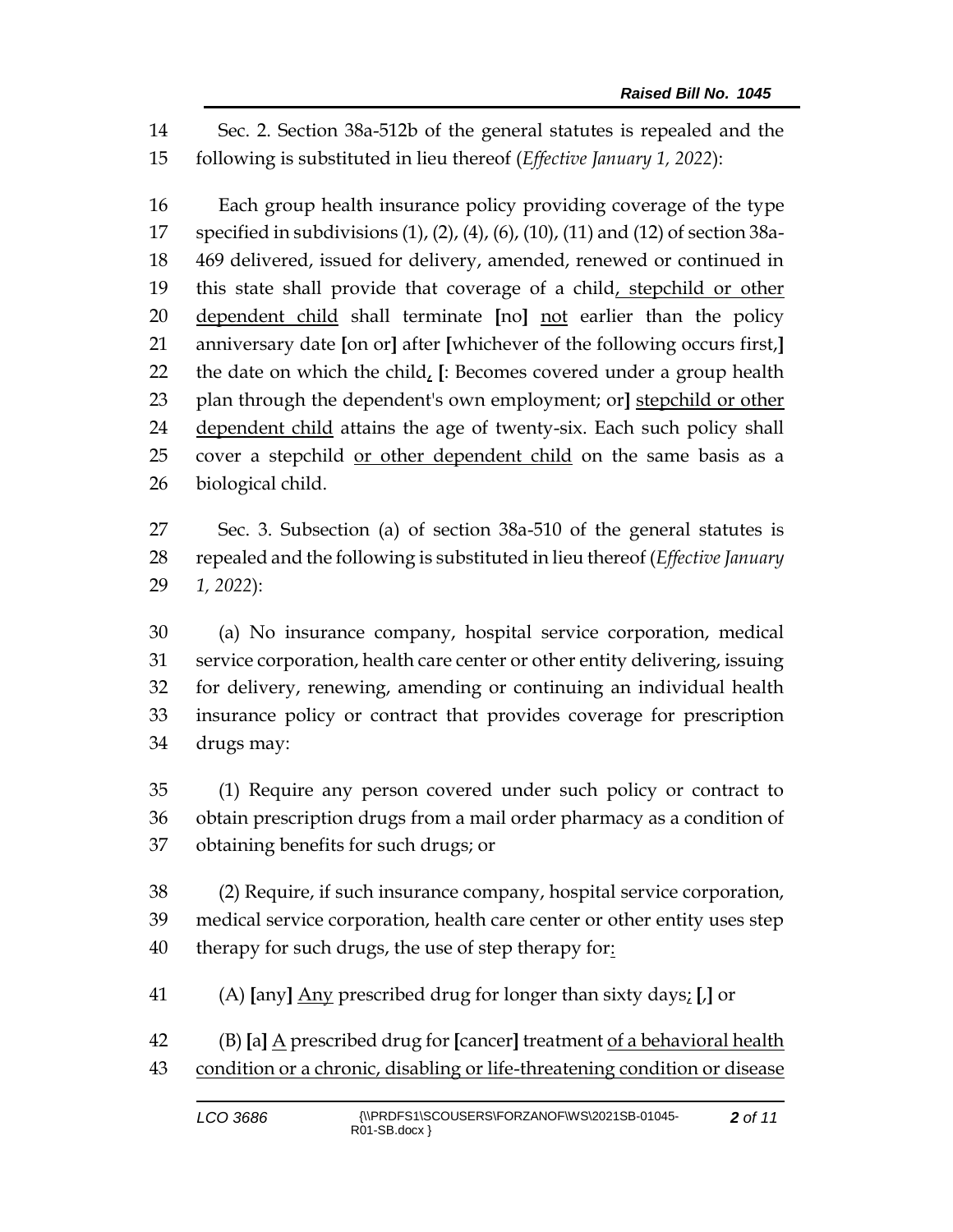for an insured who has been diagnosed with **[**stage IV metastatic cancer**]** such a condition or disease, provided such prescribed drug is in compliance with approved federal Food and Drug Administration indications.

 (3) At the expiration of the time period specified in subparagraph (A) of subdivision (2) of this subsection, **[**or for a prescribed drug described in subparagraph (B) of subdivision (2) of this subsection,**]** an insured's treating health care provider may deem such step therapy drug regimen clinically ineffective for the insured, at which time the insurance company, hospital service corporation, medical service corporation, health care center or other entity shall authorize dispensation of and coverage for the drug prescribed by the insured's treating health care provider, provided such drug is a covered drug under such policy or contract. If such provider does not deem such step therapy drug regimen clinically ineffective or has not requested an override pursuant to subdivision (1) of subsection (b) of this section, such drug regimen may be continued. For purposes of this section, "step therapy" means a protocol or program that establishes the specific sequence in which prescription drugs for a specified medical condition are to be prescribed.

 Sec. 4. Subsection (a) of section 38a-544 of the general statutes is repealed and the following is substituted in lieu thereof (*Effective January 1, 2022*):

 (a) No insurance company, hospital service corporation, medical service corporation, health care center or other entity delivering, issuing for delivery, renewing, amending or continuing a group health insurance policy or contract that provides coverage for prescription drugs may:

 (1) Require any person covered under such policy or contract to obtain prescription drugs from a mail order pharmacy as a condition of obtaining benefits for such drugs; or

(2) Require, if such insurance company, hospital service corporation,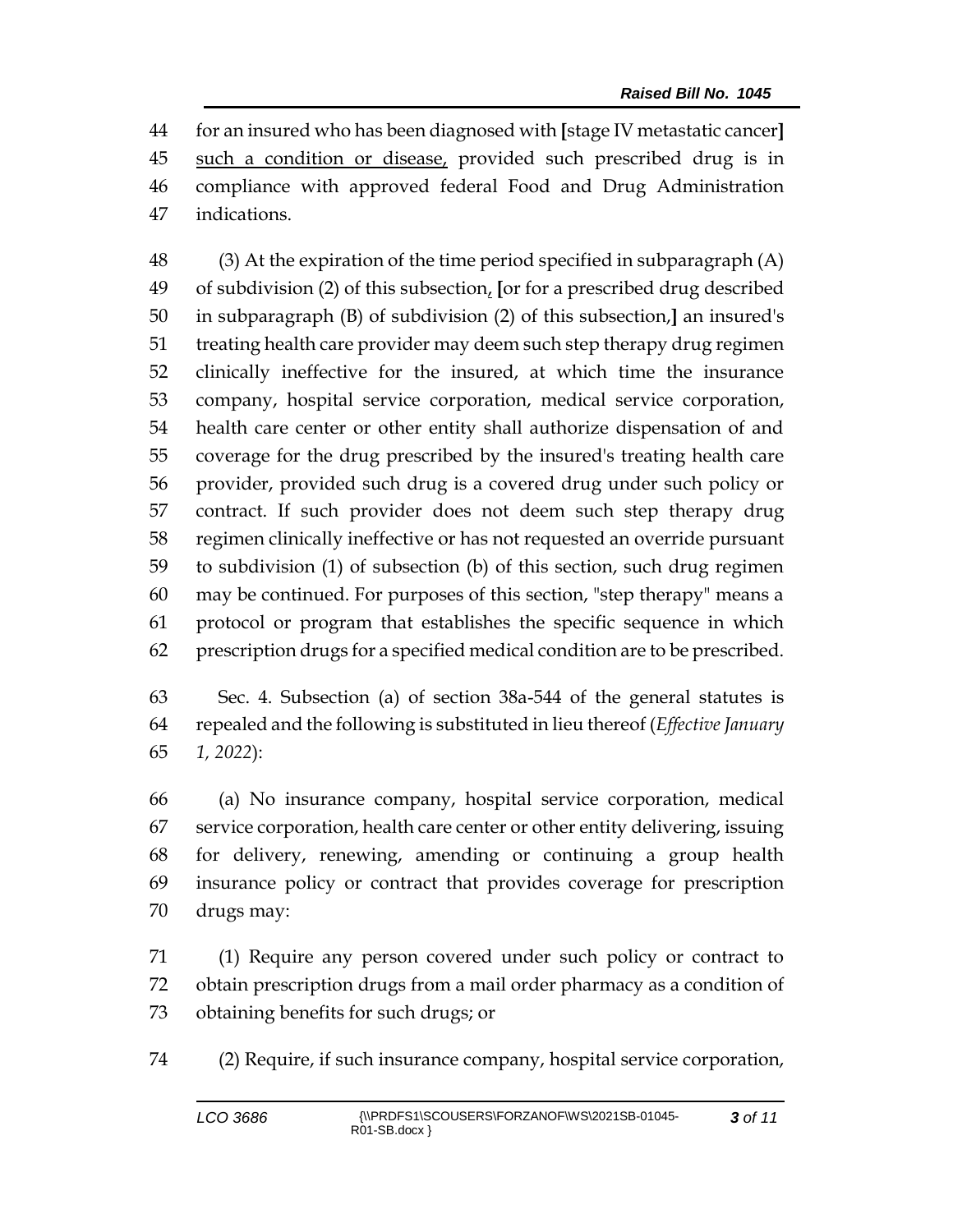medical service corporation, health care center or other entity uses step therapy for such drugs, the use of step therapy for:

(A) **[**any**]** Any prescribed drug for longer than sixty days; **[**,**]** or

 (B) **[**a**]** A prescribed drug for **[**cancer**]** treatment of a behavioral health condition or a chronic, disabling or life-threatening condition or disease for an insured who has been diagnosed with **[**stage IV metastatic cancer**]** such a condition or disease, provided such prescribed drug is in compliance with approved federal Food and Drug Administration indications.

 (3) At the expiration of the time period specified in subparagraph (A) of subdivision (2) of this subsection, **[**or for a prescribed drug described in subparagraph (B) of subdivision (2) of this subsection,**]** an insured's treating health care provider may deem such step therapy drug regimen clinically ineffective for the insured, at which time the insurance company, hospital service corporation, medical service corporation, health care center or other entity shall authorize dispensation of and coverage for the drug prescribed by the insured's treating health care provider, provided such drug is a covered drug under such policy or contract. If such provider does not deem such step therapy drug regimen clinically ineffective or has not requested an override pursuant to subdivision (1) of subsection (b) of this section, such drug regimen may be continued. For purposes of this section, "step therapy" means a protocol or program that establishes the specific sequence in which prescription drugs for a specified medical condition are to be prescribed.

 Sec. 5. Subdivision (7) of section 38a-591a of the general statutes is repealed and the following is substituted in lieu thereof (*Effective January 1, 2022*):

 (7) "Clinical peer" means a physician or other health care professional who:

 (A) **[**holds**]** For a review other than as specified under subparagraph (B) or (C) of subdivision (38) of this section:

| LCO 3686 | {\\PRDFS1\SCOUSERS\FORZANOF\WS\2021SB-01045-<br>$RO1-SB.docx$ | 4 of 11 |
|----------|---------------------------------------------------------------|---------|
|----------|---------------------------------------------------------------|---------|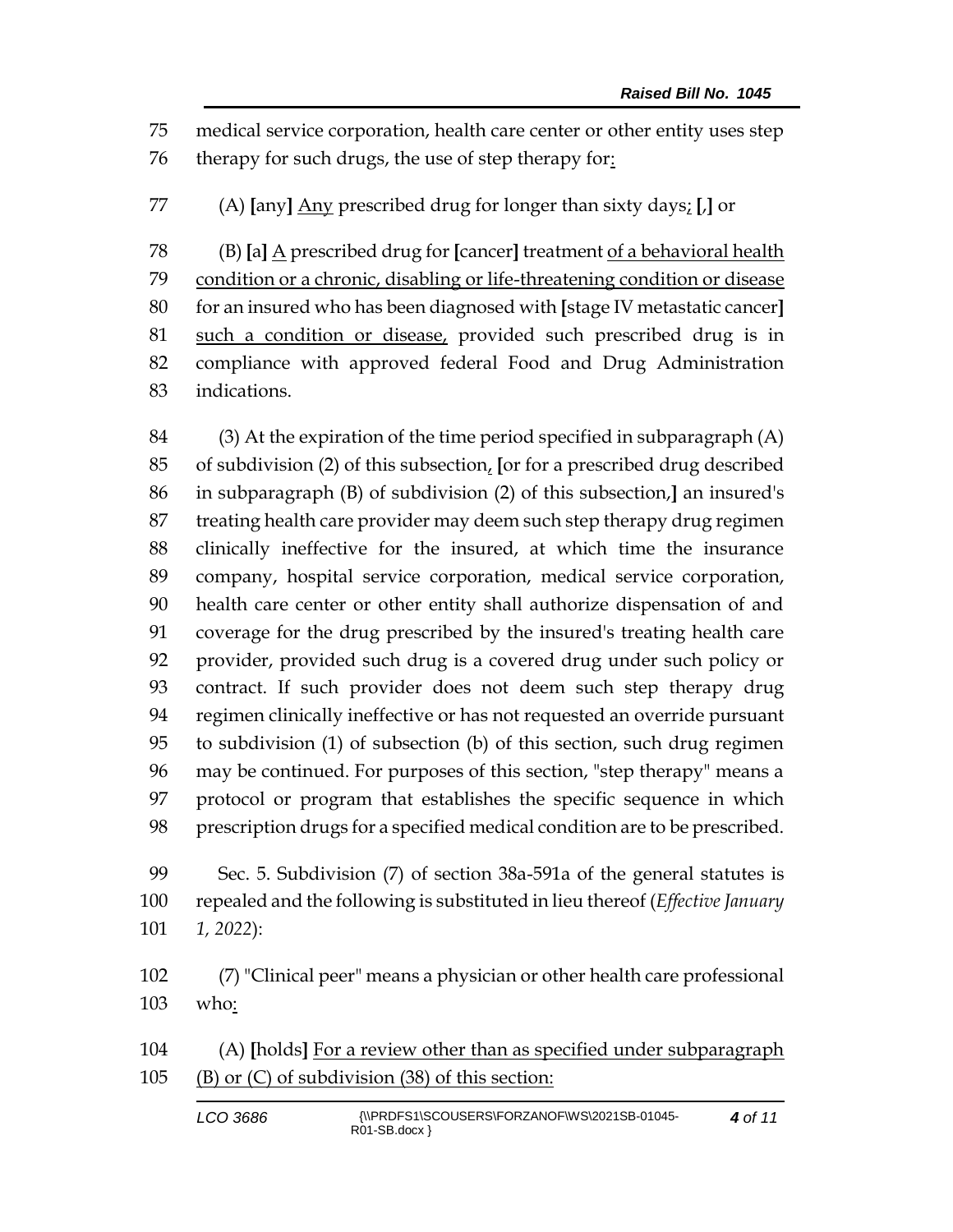(i) Holds a nonrestricted license in a state of the United States **[**and**]** in the same **[**or similar**]** specialty as **[**typically manages the medical condition, procedure or treatment**]** the treating physician or other health care professional under review; **[**, and**]**

110 (ii) Holds a doctoral or medical degree; and

 (iii) (I) Holds an appropriate national board certification including at the subspecialty level, where available, or (II) actively practices and typically manages the medical condition under review or provides the

procedure or treatment under review; or

 (B) **[**for**]** For a review specified under subparagraph (B) or (C) of subdivision (38) of this section concerning:

 (i) **[**a**]** A child or adolescent substance use disorder or a child or adolescent mental disorder, holds (I) a national board certification in child and adolescent psychiatry, or (II) a doctoral level psychology degree with training and clinical experience in the treatment of child and adolescent substance use disorder or child and adolescent mental disorder, as applicable; **[**,**]** or

 (ii) **[**an**]** An adult substance use disorder or an adult mental disorder, holds (I) a national board certification in psychiatry, or (II) a doctoral level psychology degree with training and clinical experience in the treatment of adult substance use disorders or adult mental disorders, as applicable.

 Sec. 6. Subsection (a) of section 38a-591c of the general statutes is repealed and the following is substituted in lieu thereof (*Effective January 1, 2022*):

 (a) (1) Each health carrier shall contract with (A) health care professionals to administer such health carrier's utilization review program, and (B) clinical peers to evaluate the clinical appropriateness of an adverse determination.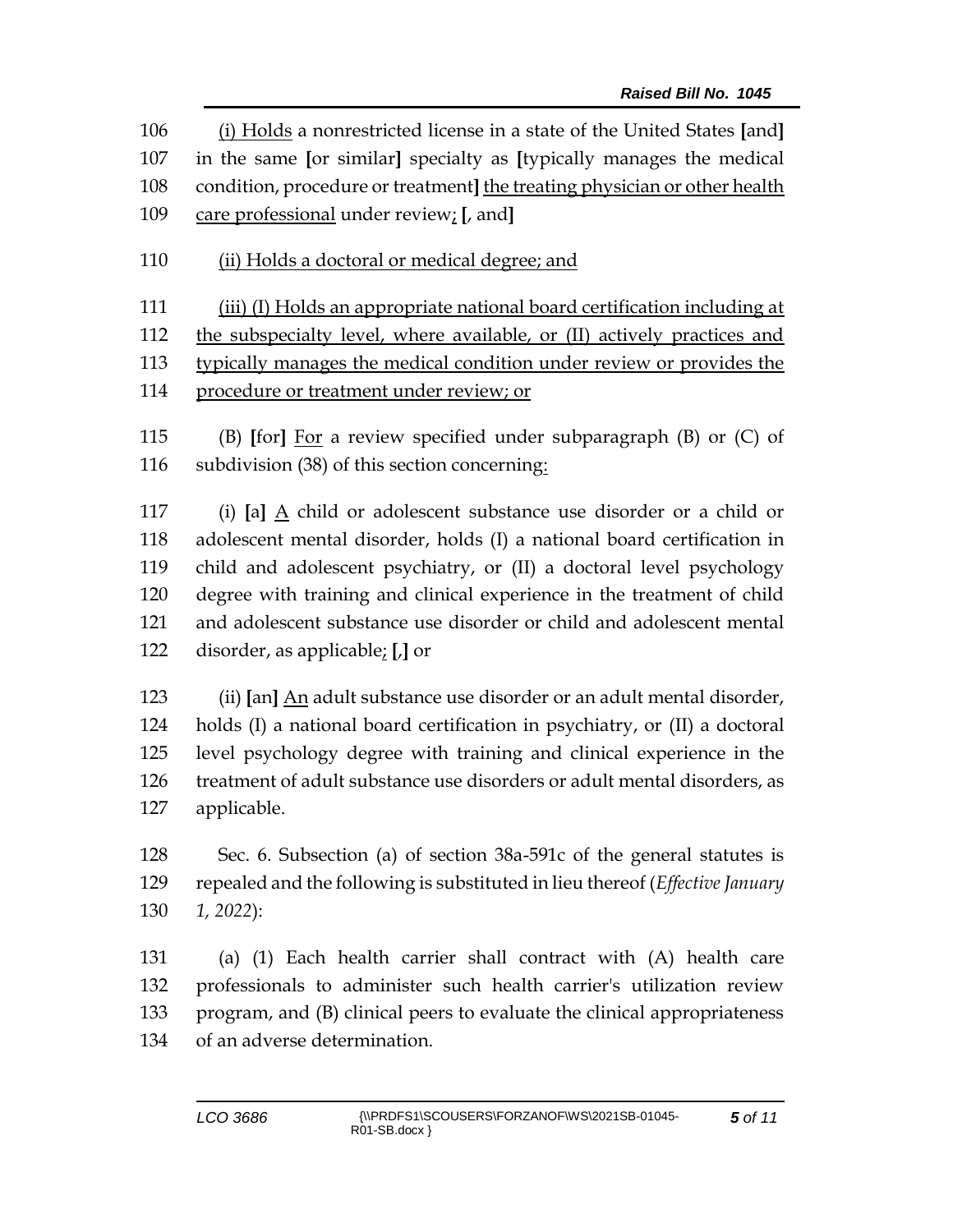(2) (A) Each utilization review program shall use documented clinical review criteria that are based on sound clinical evidence and are evaluated periodically by the health carrier's organizational mechanism specified in subparagraph (F) of subdivision (2) of subsection (c) of section 38a-591b to assure such program's ongoing effectiveness.

 (B) Except as provided in subdivisions (3), (4) and (5) of this subsection, a health carrier may develop its own clinical review criteria or it may purchase or license clinical review criteria from qualified vendors approved by the commissioner, provided such clinical review criteria conform to the requirements of subparagraph (A) of this subdivision.

 (C) Each health carrier shall (i) post on its Internet web site (I) any clinical review criteria it uses, and (II) links to any rule, guideline, protocol or other similar criterion a health carrier may rely upon to make an adverse determination as described in subparagraph (F) of subdivision (1) of subsection (e) of section 38a-591d, as amended by this act, and (ii) make its clinical review criteria available upon request to authorized government agencies.

 (D) For each utilization review, there shall be a rebuttable 154 presumption that each health care service under review is medically necessary if such health care service was ordered by a health care professional acting within the health care professional's scope of practice. A health carrier, or any utilization review company or designee of a health carrier that performs utilization review on behalf of the health carrier, shall have the burden of proving that a health care service is not medically necessary.

 (3) For any utilization review for the treatment of a substance use disorder, as described in section 17a-458, the clinical review criteria used shall be: (A) The most recent edition of the American Society of Addiction Medicine Treatment Criteria for Addictive, Substance- Related, and Co-Occurring Conditions; or (B) clinical review criteria that the health carrier demonstrates to the Insurance Department is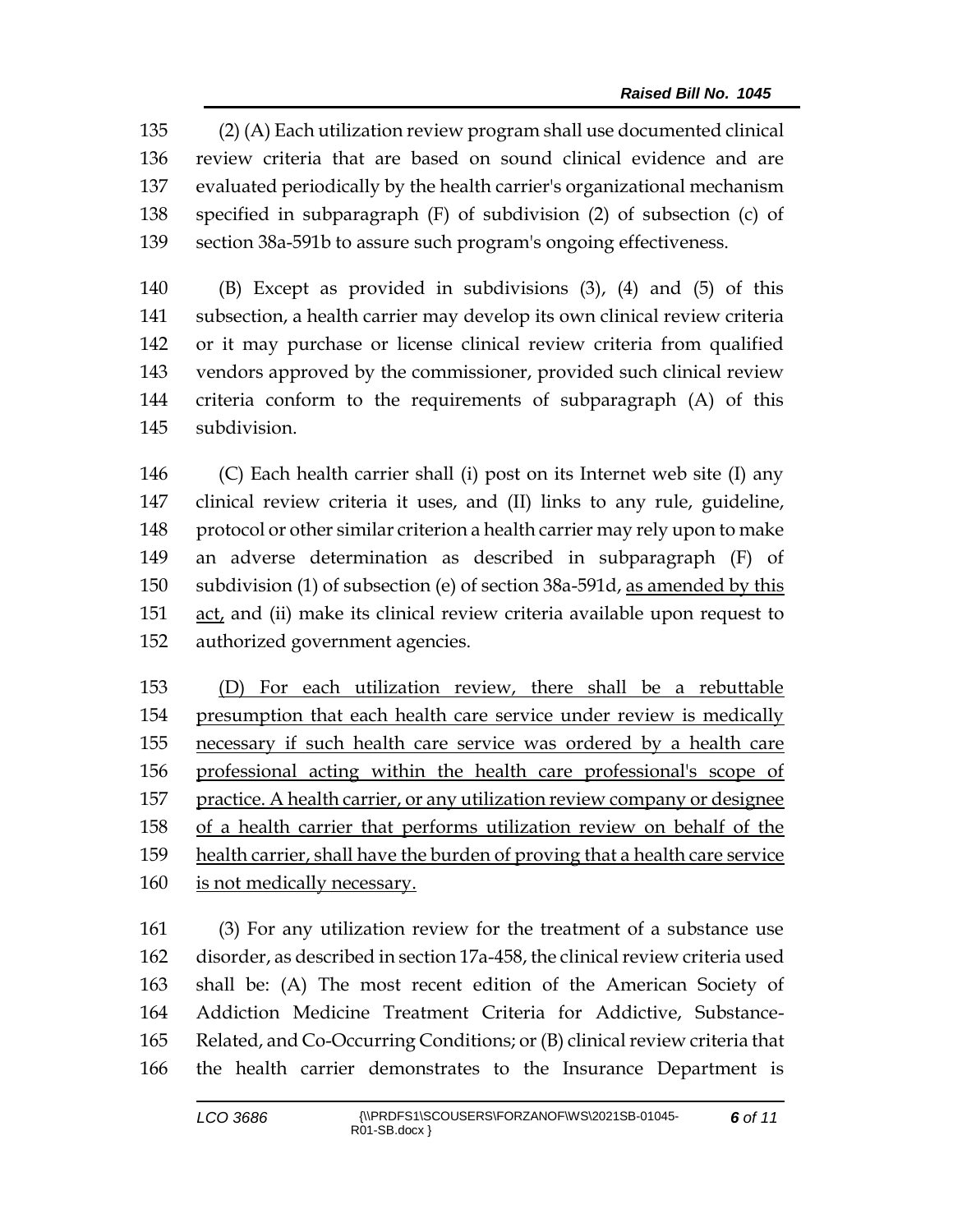consistent with the most recent edition of the American Society of Addiction Medicine Treatment Criteria for Addictive, Substance- Related, and Co-Occurring Conditions, except that nothing in this subdivision shall prohibit a health carrier from developing its own clinical review criteria or purchasing or licensing additional clinical review criteria from qualified vendors approved by the commissioner, to address advancements in technology or types of care for the treatment of a substance use disorder, that are not covered in the most recent edition of the American Society of Addiction Medicine Treatment Criteria for Addictive, Substance-Related, and Co-Occurring Conditions. Any such clinical review criteria developed by a health carrier or purchased or licensed from a qualified vendor shall conform to the requirements of subparagraph (A) of subdivision (2) of this subsection.

 (4) For any utilization review for the treatment of a child or adolescent mental disorder, the clinical review criteria used shall be: (A) The most recent guidelines of the American Academy of Child and Adolescent Psychiatry's Child and Adolescent Service Intensity Instrument; or (B) clinical review criteria that the health carrier demonstrates to the Insurance Department is consistent with the most recent guidelines of the American Academy of Child and Adolescent Psychiatry's Child and Adolescent Service Intensity Instrument, except that nothing in this subdivision shall prohibit a health carrier from developing its own clinical review criteria or purchasing or licensing additional clinical review criteria from qualified vendors approved by the commissioner, to address advancements in technology or types of care for the treatment of a child or adolescent mental disorder, that are not covered in the most recent guidelines of the American Academy of Child and Adolescent Psychiatry's Child and Adolescent Service Intensity Instrument. Any such clinical review criteria developed by a health carrier or purchased or licensed from a qualified vendor shall conform to the requirements of subparagraph (A) of subdivision (2) of this subsection.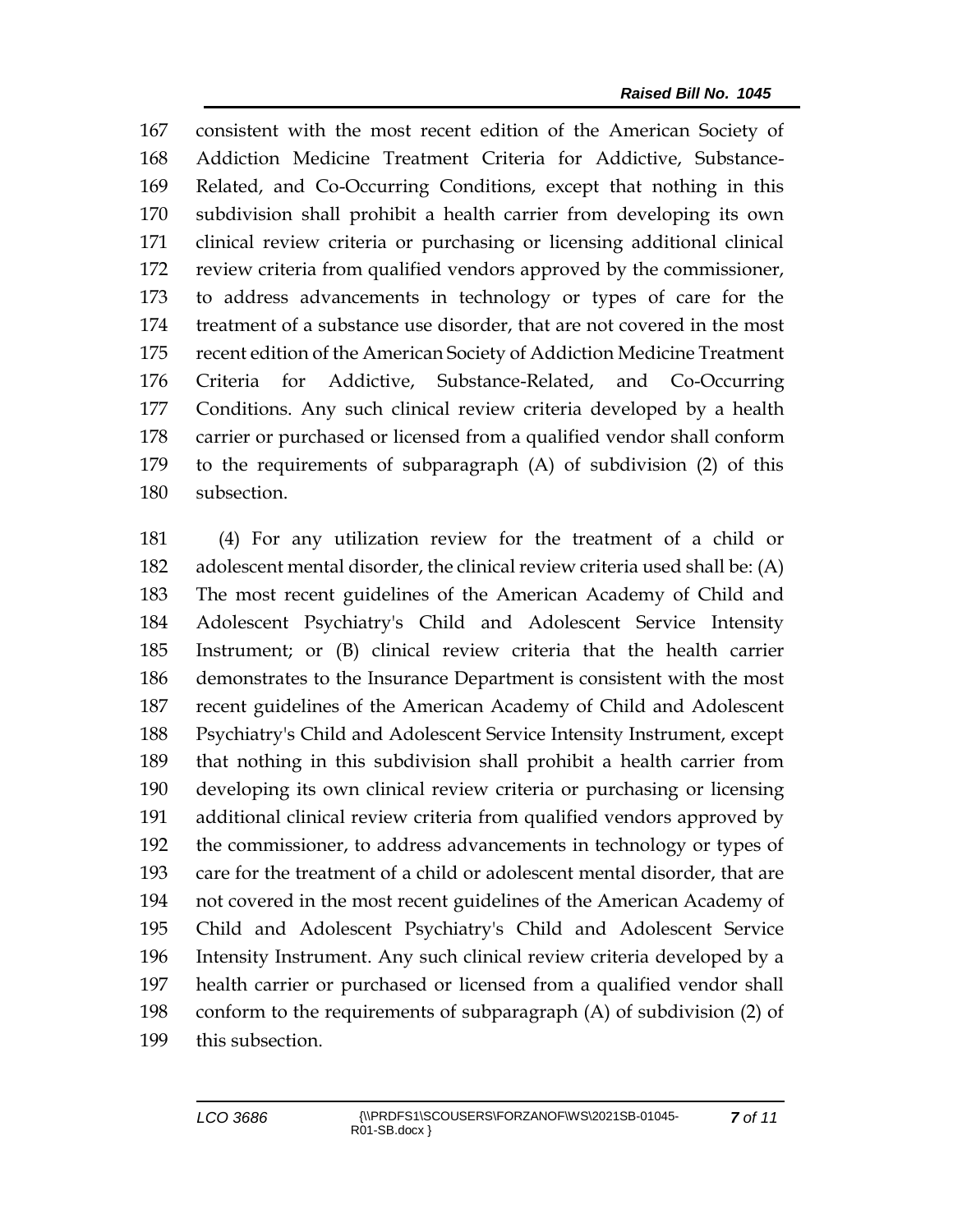(5) For any utilization review for the treatment of an adult mental disorder, the clinical review criteria used shall be: (A) The most recent guidelines of the American Psychiatric Association or the most recent Standards and Guidelines of the Association for Ambulatory Behavioral Healthcare; or (B) clinical review criteria that the health carrier demonstrates to the Insurance Department is consistent with the most recent guidelines of the American Psychiatric Association or the most recent Standards and Guidelines of the Association for Ambulatory Behavioral Healthcare, except that nothing in this subdivision shall prohibit a health carrier from developing its own clinical review criteria or purchasing or licensing additional clinical review criteria from qualified vendors approved by the commissioner, to address advancements in technology or types of care for the treatment of an adult mental disorder, that are not covered in the most recent guidelines of the American Psychiatric Association or the most recent Standards and Guidelines of the Association for Ambulatory Behavioral Healthcare. Any such clinical review criteria developed by a health carrier or purchased or licensed from a qualified vendor shall conform to the requirements of subparagraph (A) of subdivision (2) of this subsection.

 Sec. 7. Subsection (a) of section 38a-591d of the general statutes is repealed and the following is substituted in lieu thereof (*Effective January 1, 2022*):

223 (a) (1) Each health carrier shall maintain written procedures for  $(A)$  utilization review and benefit determinations, (B) expedited utilization review and benefit determinations with respect to prospective urgent care requests and concurrent review urgent care requests, and (C) notifying covered persons or covered persons' authorized representatives of such review and benefit determinations. Each health carrier shall make such review and benefit determinations within the specified time periods under this section.

 (2) In determining whether a benefit request shall be considered an urgent care request, an individual acting on behalf of a health carrier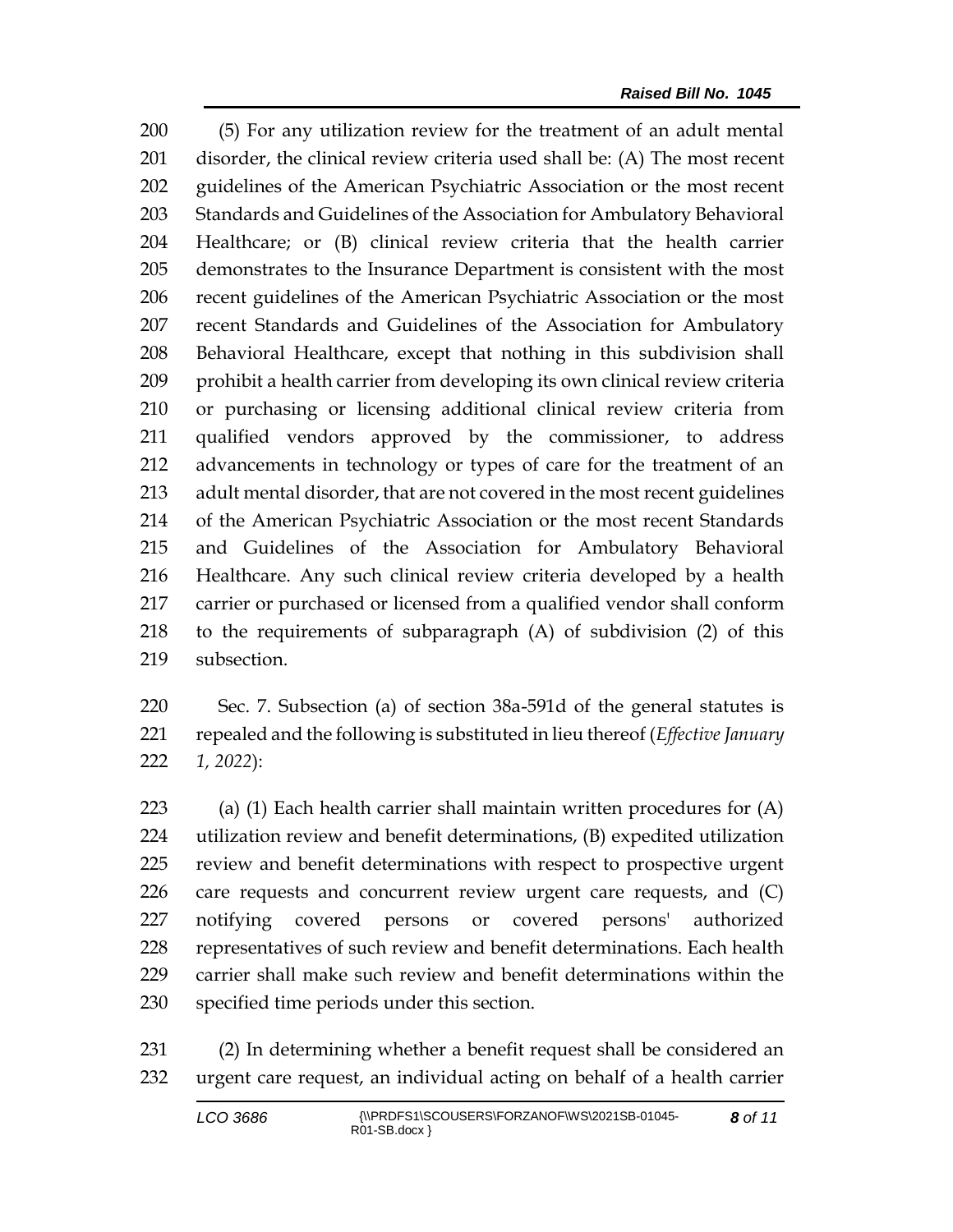shall apply the judgment of a prudent layperson who possesses an average knowledge of health and medicine, except that any benefit request (A) determined to be an urgent care request by a health care 236 professional with knowledge of the covered person's medical condition, or (B) specified under subparagraph (B) or (C) of subdivision (38) of 238 section  $38a-591a$ , as amended by this act, shall be deemed an urgent care request.

 (3) (A) At the time a health carrier notifies a covered person, a covered person's authorized representative or a covered person's health care professional of an initial adverse determination that was based, in whole or in part, on medical necessity, of a concurrent or prospective utilization review or of a benefit request, the health carrier shall notify the covered person's health care professional (i) of the opportunity for a conference as provided in subparagraph (B) of this subdivision, and (ii) that such conference shall not be considered a grievance of such initial adverse determination as long as a grievance has not been filed as set forth in subparagraph (B) of this subdivision.

 (B) After a health carrier notifies a covered person, a covered person's authorized representative or a covered person's health care professional of an initial adverse determination that was based, in whole or in part, on medical necessity, of a concurrent or prospective utilization review or of a benefit request, the health carrier shall offer a covered person's health care professional the opportunity to confer, at the request of the covered person's health care professional, with a clinical peer of such health carrier, provided such covered person, covered person's authorized representative or covered person's health care professional has not filed a grievance of such initial adverse determination prior to 260 such conference. Such conference shall not be considered a grievance of such initial adverse determination. Such health carrier shall grant such 262 clinical peer authority to reverse such initial adverse determination.

 Sec. 8. Subsection (c) of section 38a-591e of the general statutes is repealed and the following is substituted in lieu thereof (*Effective January 1, 2022*):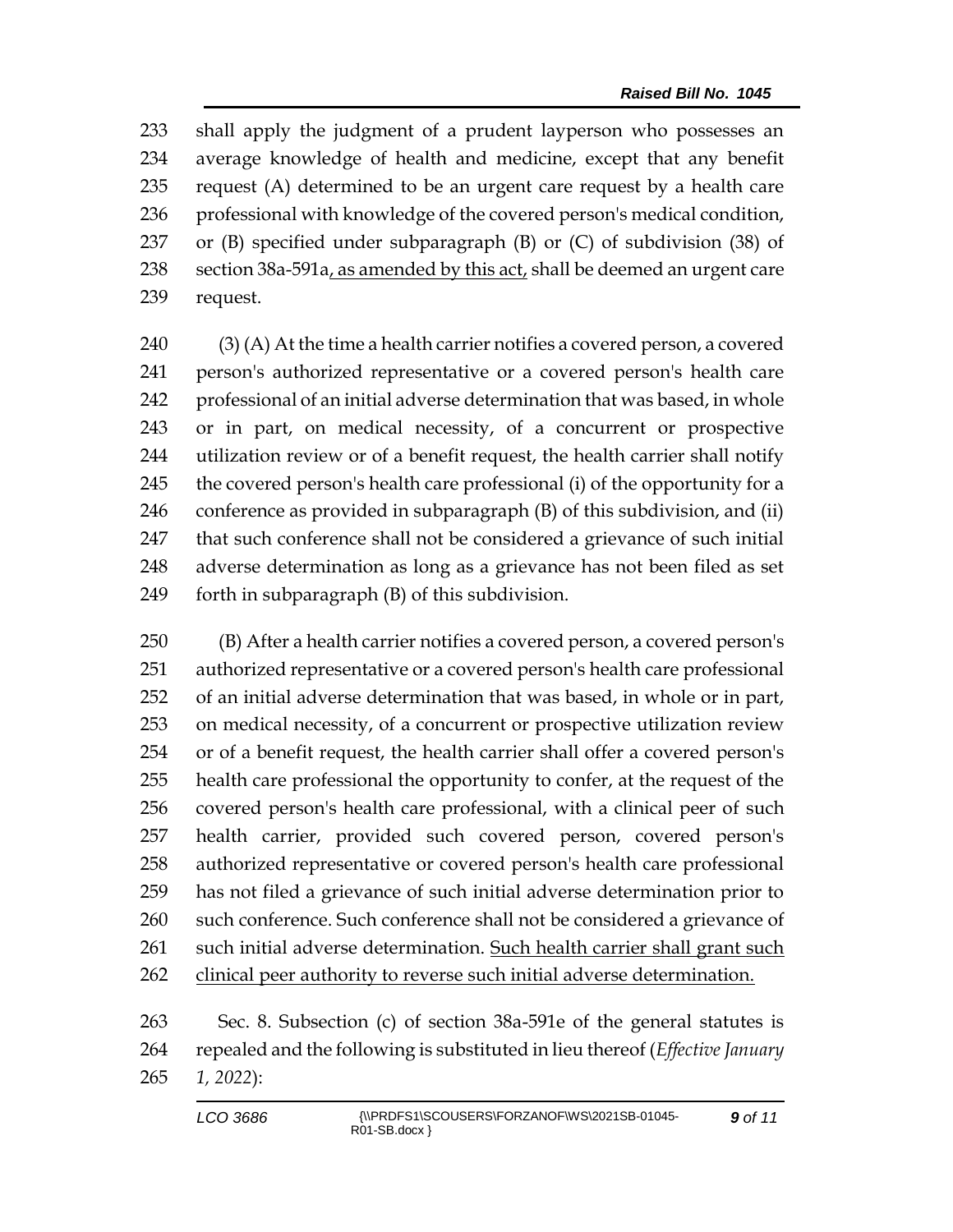(c) (1) (A) When conducting a review of an adverse determination under this section, the health carrier shall ensure that such review is conducted in a manner to ensure the independence and impartiality of the clinical peer or peers involved in making the review decision.

 (B) If the adverse determination involves utilization review, the health carrier shall designate an appropriate clinical peer or peers to review such adverse determination. Such clinical peer or peers shall not have been involved in the initial adverse determination.

274 (C) (i) For each review of an adverse determination under this section, there shall be a rebuttable presumption that each health care service under review is medically necessary if such health care service was ordered by a health care professional acting within the scope of the 278 health care professional's practice. The health carrier may rebut such presumption by reasonably substantiating to the clinical peer or peers conducting the review under this section that such health care service is not medically necessary.

 **[**(C)**]** (ii) The clinical peer or peers conducting a review under this section shall take into consideration all comments, documents, records and other information relevant to the covered person's benefit request that is the subject of the adverse determination under review, that are submitted by the covered person or the covered person's authorized representative, regardless of whether such information was submitted or considered in making the initial adverse determination.

 (D) Prior to issuing a decision, the health carrier shall provide free of charge, by facsimile, electronic means or any other expeditious method available, to the covered person or the covered person's authorized representative, as applicable, any new or additional documents, communications, information and evidence relied upon and any new or additional scientific or clinical rationale used by the health carrier in connection with the grievance. Such documents, communications, information, evidence and rationale shall be provided sufficiently in advance of the date the health carrier is required to issue a decision to